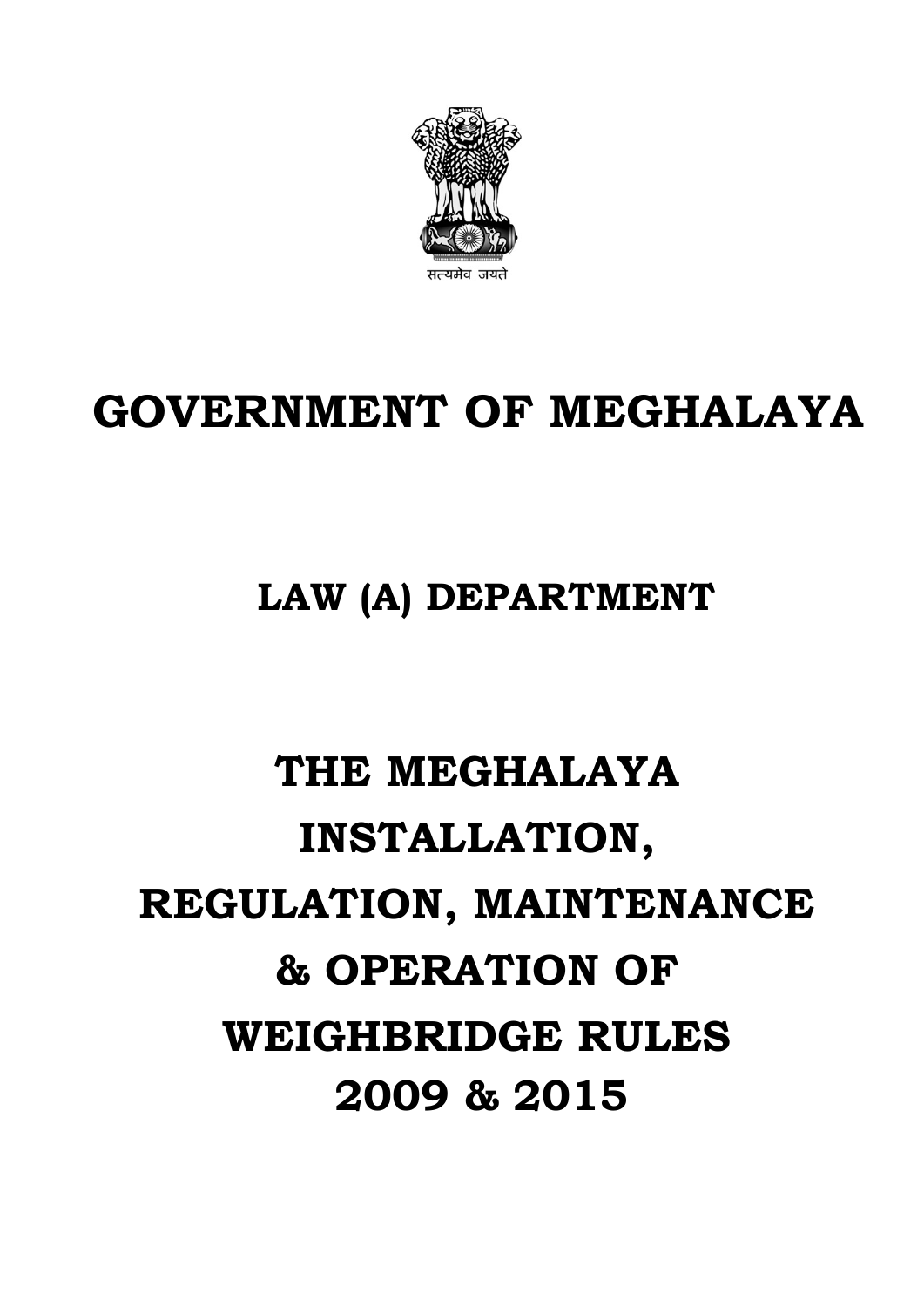#### The 9th December 2009.

**No.TPT.40/97/PART/274.—**Whereas, the Government of Meghalaya propose to make rules in exercise of the powers conferred by Section 138 read with sub-section (1) of Section 212 of the Motor Vehicle Act, 1988 (Central Act No.59 of 1988);

Whereas, further in pursuant of sub-section (1) of Section 212 of the aforesaid Act, suggestions/ objections/views/comments from the general public were invited and elicited so as to reach the State Government within a period of 15 days from the date of publication of the notice;

And whereas, no objections/views/comments/suggestions have been received by the Governor of Meghalaya, and now, therefore, in exercise of the powers conferred by Section 138 read with sub section (1) of Section 212 of the Motor Vehicle Act, 1988 (Central Act No. 59 of 1988), the Governor of Meghalaya is pleased to make the Meghalaya Installation, Regulation, Maintenance and Operation of Weighbridge Rules 2009 as follows:-

- 1. **Short title, applications and commencement:—**(l) These rules may be called the Meghalaya Installation, Regulation, Maintenance and Operation of Weighbridge Rules, 2009.
	- (2) They shall apply to all the weighbridges in the whole of the State .of Meghalaya used for commercial and regulatory purposes.
	- (3) They shall come into force on the date of their publication in the Official Gazette.
- 2. **Definitions:**—(1) In these rules, unless there is anything repugnant to the subject or the context,
	- (a) "Act" means the Motor Vehicles Act, 1988 (Act No. 59 of 1988);
	- (b) "Government" means the Government of Meghalaya;
	- (c) "Secretary of Transport" means the officer appointed as such by the Government;
	- (d) "Commissioner of Transport" means the officer appointed as such by the Government;
	- (e) "Enforcement Inspector" means the officer appointed as such by the Government for the purpose of enforcing the provisions of the Motor Vehicles Act and rules to detect the violation of such Act/rules; and
	- (f) "Private weighbridge" means a weighbridge which is purely for non-commercial or personal use and shall not be located adjacent to public roads
	- (g) "Rules" means the Meghalaya Installation, Regulation, Maintenance and Operation of Weigh bridges Rules 2009; and
	- (h) "Weighbridge" means weighing device for weighment of load vehicle.
	- (2) The terms or words used but not defined in these rules shall have the same meaning as has been respectively assigned to them in the Act or the Central Motor Vehicles Rules, 1989.
- 3. **Installation of weighing devices.**—The Government may install and maintain by itself as many weighbridges for the purpose of section 144 of the Act on such places as it may think necessary or may allow any private person, body of persons, company or organization to install and maintain such weighbridges on payment of lease amount to be determined in each case by the Government after calling tender :

Provided that no lease shall be granted permission to any private person, body of persons, company or organization unless after fulfilling all criteria as laid down in rules 4, 5 & 6 of these rules and permission from the Government in Transport Department is obtained.

- 4. **No weighbridge without permission.**—Private person, body of persons, company or organization shall not be eligible for obtaining lease permission to run a weighbridge unless he has attained the age of 21 years and above and he has made an application for grant in writing to the Government in Transport Department through the Commissioner of Transport and shall state, -
	- (a) the full name, age and address of the applicant;
	- (b) the location where the Weighbridge is proposed to be installed together with the area and size of the place.
	- (c) the full particulars regarding ownership and rights in the place where the weighbridge apparatus is to be installed;.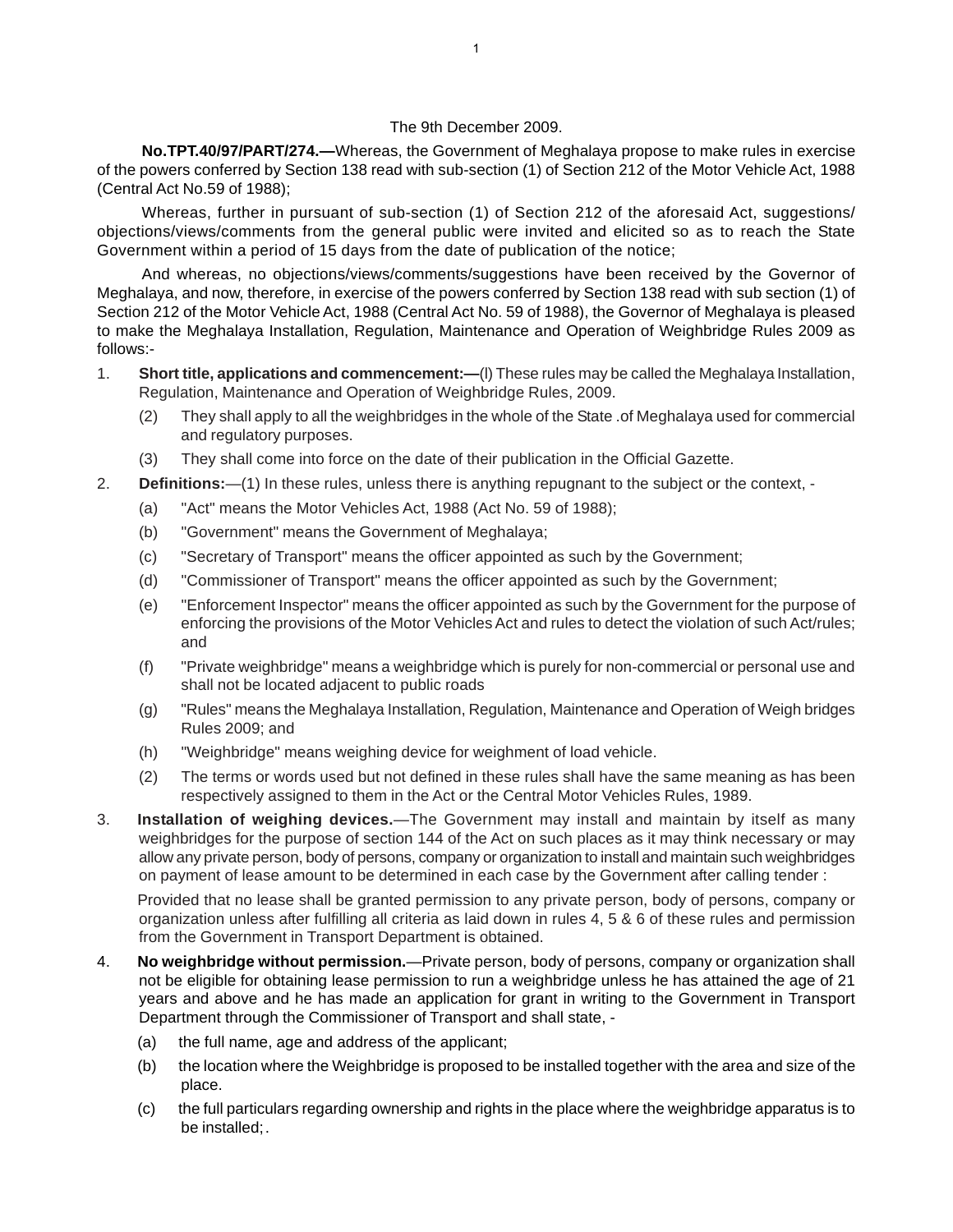- (d) when either the ownership of or right of the place or the apparatus to be used do not vest with the applicant, a certificate of 'no objection' to be obtained from the person with whom such right vests;
- (e) a 'no objection' certificate from the Deputy Commissioner/SDO (Civil) having jurisdiction over the area, to the grant of permission;
- (f) a clearance certificate from the concerned Executive Engineer, PWD (Roads) having jurisdiction over the area;
- (g) a clearance certificate from the concerned Inspector of Weights & Measures having jurisdiction over the area, that the weighbridge apparatus conforms to the standards required for the purpose; and
- (h) proof of age of the applicant.
- 5. **Permission for Weighbridge at the satisfaction of Commissioner of Transport.**—In considering the grant of permission, the Commissioner of Transport should satisfy himself that the proposed place for installing and operation of the Weighbridge on National Highway/State PWD Road should fulfill the following, namely:-
	- (a) that adequate parking space and lay bye facility so as not to cause problems of traffic congestion on the highway is available;
	- (b) that it is maintained in a safe and appropriate manner;
	- (c) that the proposed location is consistent with public safety and convenience; and
	- (d) that provision for off loading the excess loading is available.
- 6. **Commissioner of Transport to forward the application to the Secretary Transport Department.** After satisfying himself that the application is complete and meets the requirement as laid down in the aforesaid rules 4 and 5, the Commissioner of Transport shall forward the application with all required informations to the Secretary of Transport Department for issue of permission.
- 7. **Renewal of permission**.—Any permission referred to in Rule 6 above, shall be renewable every 3 (three) years and no such permission shall be granted or renewed unless the proposal for the grant or renewal of permission, as the case may be, is accompanied by the certificate issued by the Inspector of Weights and Measures, Government of Meghalaya as to the accuracy and correctness of the device.
- 8. **Government may maintain Weighbriges.**—The Weighbridges installed by the Government shall be maintained by the District Transport Officer under whose jurisdiction such weighbridges are installed.
- 9. **Penalty for overloading.—**Each Weighbridge including private Weighbridges which are permitted by the Government shall be supervised by a Enforcement Inspector who will check and ensure that no vehicle carries weight above the permissible limits as fixed by the competent authority under the relevant law from time to time. Any contravention shall attract penalty as provided in section 194 of the Act.
- 10. **Maintaining of weighbridges.**—(1) The Weighbridge installed under these Rules shall be maintained in the following manner, namely, -
	- (a) the Weighbridge shall be kept in a running condition and shall be examined, tested and certified by the Inspector of Weights and Measures at least once in a every year;
	- (b) fees for weightment of different categories of Motor Vehicles shall be charged at the rate specified below, -

|       | <b>Nature of Vehicle</b>                                                                                                                                                        | <b>With Load</b> |
|-------|---------------------------------------------------------------------------------------------------------------------------------------------------------------------------------|------------------|
| (i)   | Light Motor Vehicle (a Transport Vehicle the GVW of which<br>does not exceeds 7500 Kgs).                                                                                        | $Rs. 20/-$       |
| (ii)  | Medium Goods Vehicles (any goods Vehicles other than light<br>motor vehicle or a heavy goods vehicles).                                                                         | $Rs. 30/-$       |
| (iii) | Heavy Good Vehicles (any goods Carriage the gross vehicle<br>weight of which or a Tractor, the unladen weight of which exceeds<br>12,000 Kgs.) Having single axle with 4 tyres. | Rs. 50/-         |

(c) the lessee will display a board at a prominent place within the premises of the weigh bridge to enable the customers to know easily the rates of the weighment as per the chart mentioned above;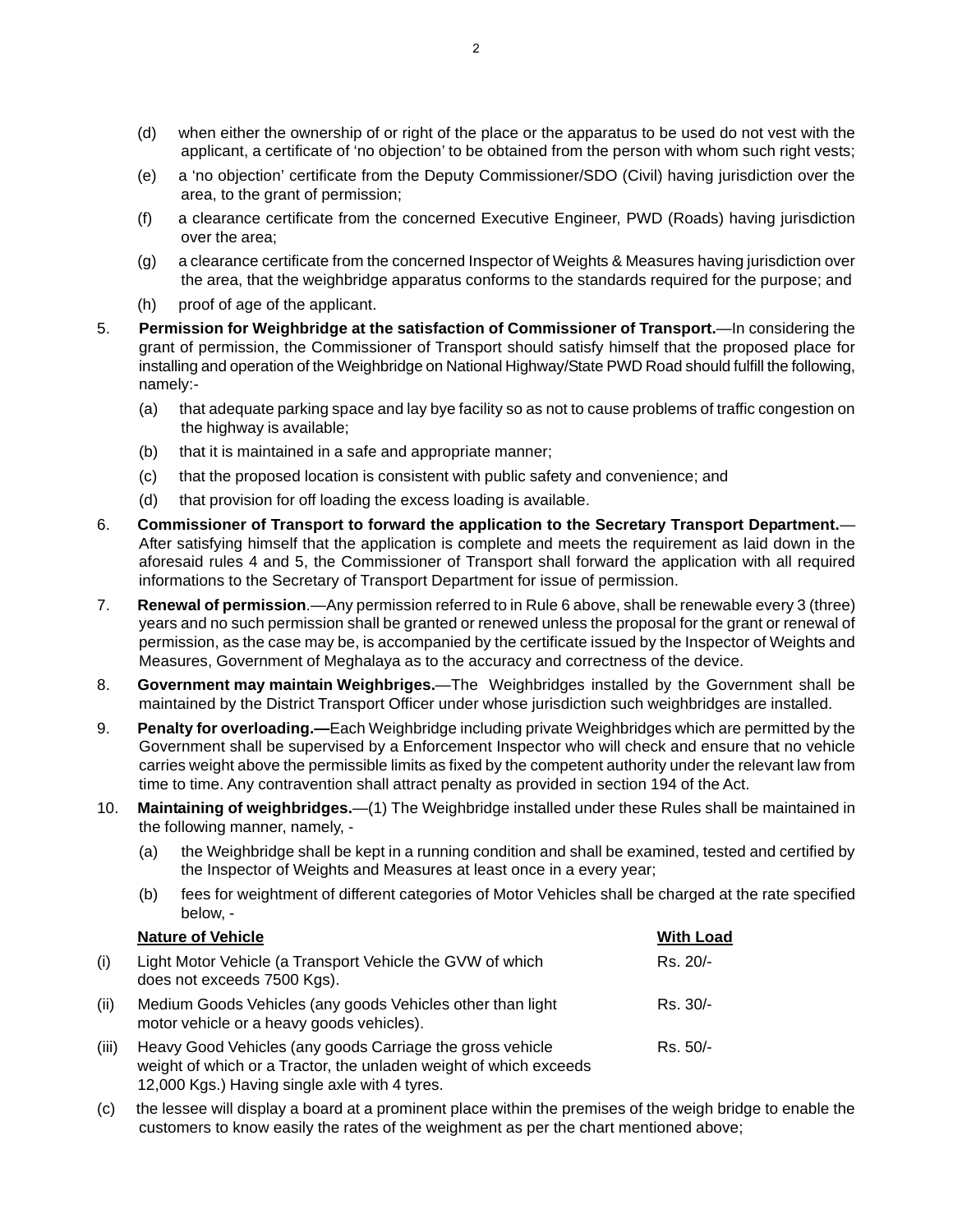- (d) the lessee shall issue a money receipt and certificate under his hand and seal, and give the same to the owner or the driver or conductor of the vehicle weighed showing the particulars of the vehicle and the measured weight thereof. The lessee shall keep the carbon copy with himself and the weighment certificate is to be certified· or countersigned by the concerned Enforcement Inspector on duty;
- (e) a register stating the particulars of the vehicles weighed and particulars of each vehicle shall be maintained in the Form as appended to in Schedule which shall be signed by the District Transport Officer every month; and
- (f) a monthly statement stating the particulars of the register in the same format shall be submitted to the Commissioner of Transport, Meghalaya on or before the 10th of the month of the English Calendar Year.
- (2) The above rates are inclusive of all costs, charges and fees and the lessee shall not be entitled to claim any further amount or concession either from the vehicle owner or the Government or any account whatsoever. The rates may be revised at any time by the State Government by a notification.
- 11. **Vehicle to be placed on weighbridge.**—The Driver of any goods vehicle shall, upon demand by a Competent Authority, drive and place the vehicle upon any weighbridge in such a manner that the weight of the vehicle may be exhibited by the weighbridge.
- 12. **Enforcement Inspector or any officer may cause a driver to drive vehicle on to a weighbridge.**—If a Driver of a Motor Vehicle, within a reasonable time, fails to comply with the requisition made under rule 11 above, the Enforcement Inspector or any Officer as notified by the Government of Meghalaya may cause any person being the holder of a driving license to drive the vehicle to the weighbridge and place the vehicle upon it for weightment.
- 13. **Exemption from the Provision of this Rule.**—Notwithstanding anything contained herein before, no provision of this rule shall apply to vehicles belonging to Fire Brigade, Ambulance and such other class of vehicles as may be specified by the Government from time to time by notification published in Official Gazette. Similarly no provision of this Rule shall apply to Private Weighbridge as defined in Rule 2(f).
- 14. **Existing Weighbridges to comply with provision of these Rules.—**Notwithstanding anything contained in this Rules, the existing weighbridges shall comply with the provisions of these rules stipulated herein within a period of 1 (one) month from the date of commencement of these rules failing which the Government shall have the power either to cancel or decide otherwise.
- 15. **Ceasing of O.M. dated 11-09-2003.—**The O.M. dated 11th September, 2003 shall ceased to have its effect the date of commencement of these Rules.

**L. KHARKONGOR,** Secretary to the Govt.of Meghalaya, Transport Department.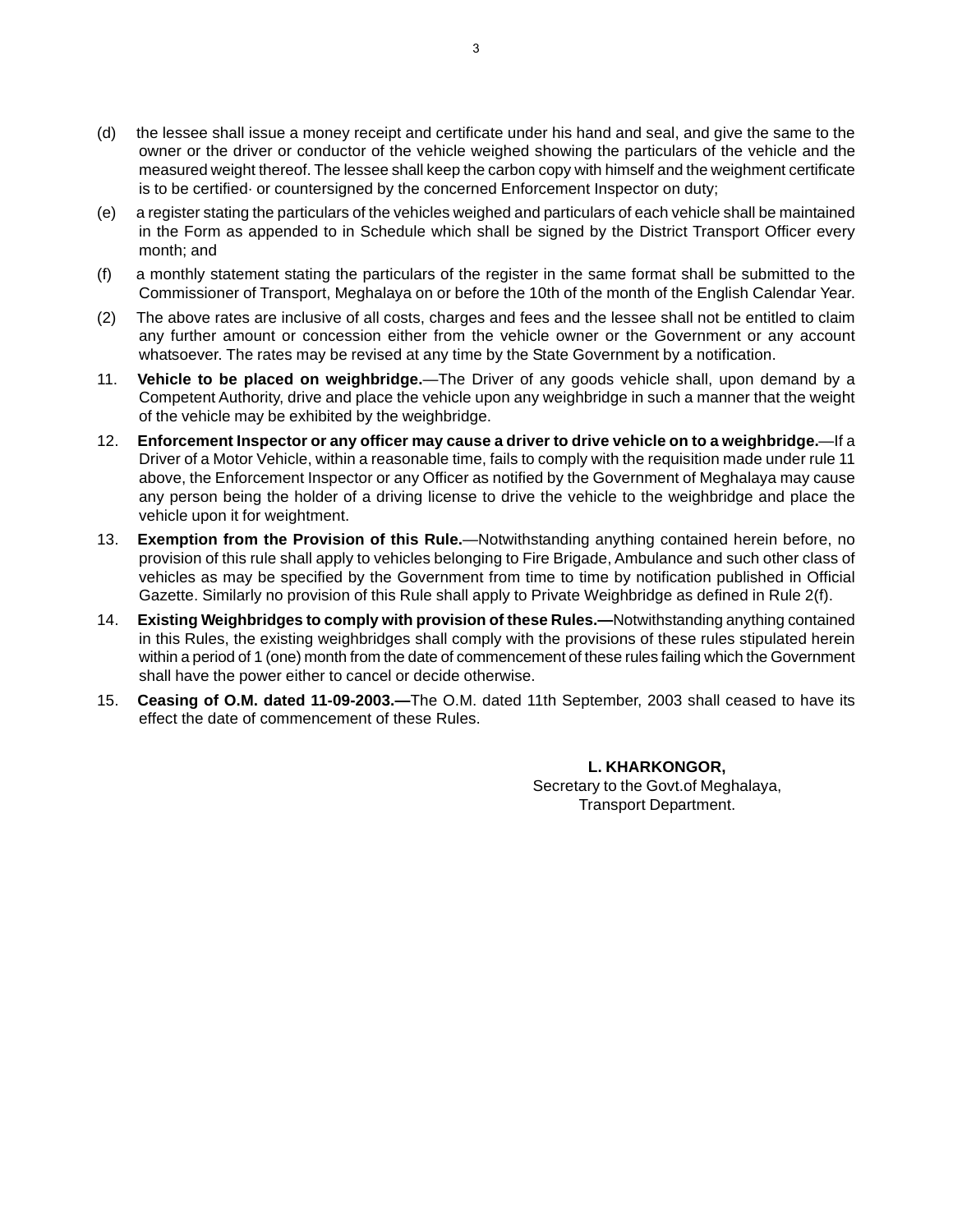#### **The Meghalaya Installation, Regulation, Maintenance and Operation of Weighbridge Rules, 2009.**

#### **Schedule**

#### **FORM**

#### **See Rule 10(e)**

#### **FORM OF REGISTER TO BE MAINTAINED BY THE**

#### **WEIGHBRIDGES**

| SI.<br>No. | Date of<br>Weighment | Vehicle<br>No. | Status loaded<br>of Emptt.<br>U.L.W./R.L.W. | If Loaded<br>Particular of the<br>materials and<br>total load | Amounts of<br>fees Realised | Signature of<br>the Weighman |
|------------|----------------------|----------------|---------------------------------------------|---------------------------------------------------------------|-----------------------------|------------------------------|
|------------|----------------------|----------------|---------------------------------------------|---------------------------------------------------------------|-----------------------------|------------------------------|